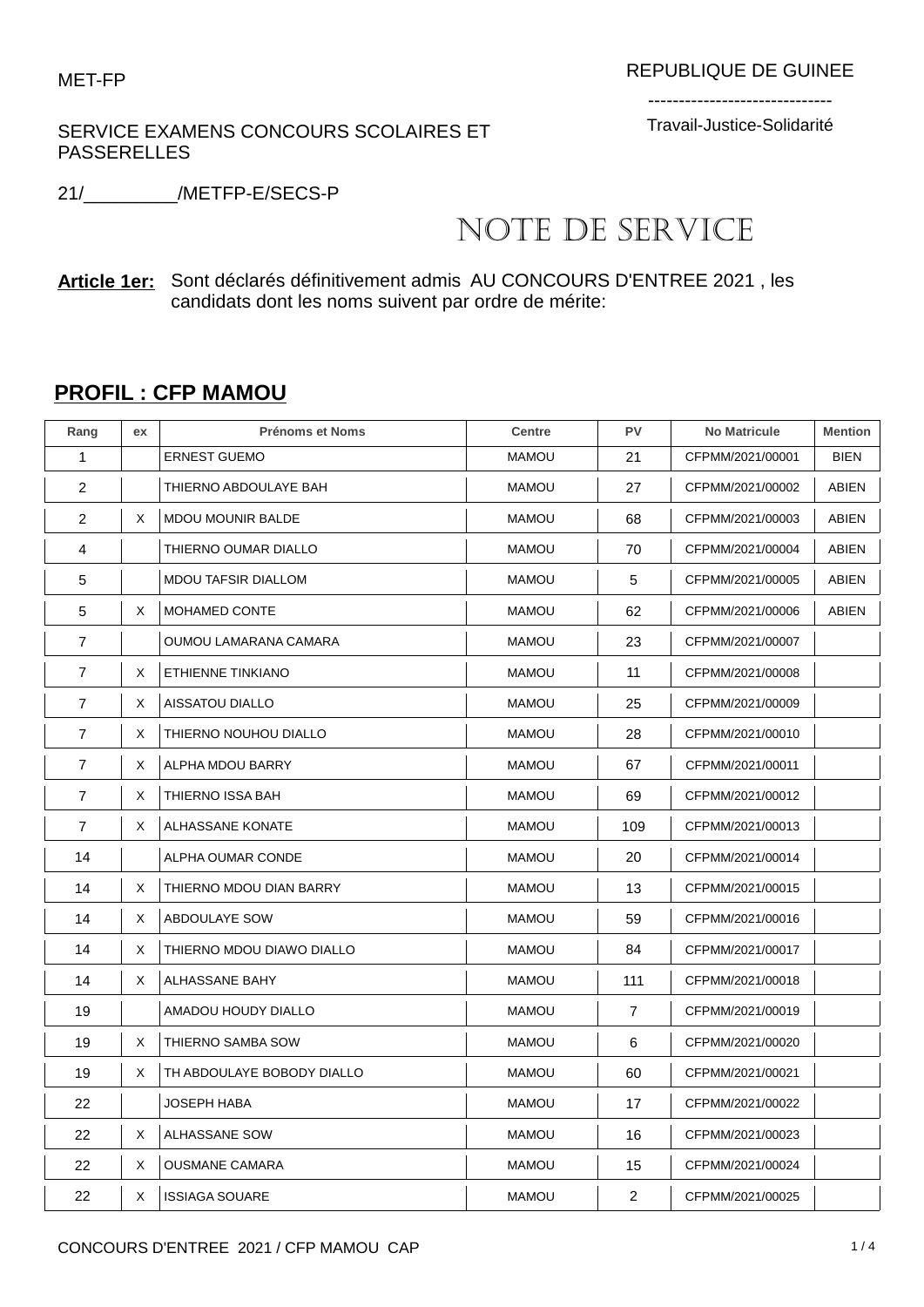| Rang | ex | <b>Prénoms et Noms</b>           | <b>Centre</b> | <b>PV</b>      | <b>No Matricule</b> | <b>Mention</b> |
|------|----|----------------------------------|---------------|----------------|---------------------|----------------|
| 22   | X  | EL BOUBACAR BARRY                | <b>MAMOU</b>  | 30             | CFPMM/2021/00026    |                |
| 22   | Х  | ALSENY DOUMBOUYA                 | MAMOU         | 54             | CFPMM/2021/00027    |                |
| 22   | X  | <b>IBRAHIMA DIALLO</b>           | <b>MAMOU</b>  | 61             | CFPMM/2021/00028    |                |
| 22   | X  | <b>MDOU BHOYE BARRY</b>          | <b>MAMOU</b>  | 63             | CFPMM/2021/00029    |                |
| 22   | X  | ALPHA OUMAR DIALLO               | <b>MAMOU</b>  | 66             | CFPMM/2021/00030    |                |
| 22   | X  | <b>BOUBACAR BARRY</b>            | <b>MAMOU</b>  | 85             | CFPMM/2021/00031    |                |
| 22   | X  | ALPHA MAMOUDOU BARRY             | <b>MAMOU</b>  | 113            | CFPMM/2021/00032    |                |
| 33   |    | THIERNO ABDOULAYE SOW            | <b>MAMOU</b>  | 14             | CFPMM/2021/00033    |                |
| 33   | X  | <b>VICTORIEN COKEH BANGOURA</b>  | MAMOU         | 4              | CFPMM/2021/00034    |                |
| 33   | Х  | MAMADOU ALPHA BAH                | <b>MAMOU</b>  | 3              | CFPMM/2021/00035    |                |
| 33   | X  | MOHAMED BECKENNE CAMARA          | <b>MAMOU</b>  | 40             | CFPMM/2021/00036    |                |
| 33   | X  | <b>MDOU LAMARANA BARRY</b>       | <b>MAMOU</b>  | 50             | CFPMM/2021/00037    |                |
| 33   | X  | <b>BOUBACAR CAMARA</b>           | <b>MAMOU</b>  | 72             | CFPMM/2021/00038    |                |
| 33   | X  | <b>MAMADI CONDE</b>              | <b>MAMOU</b>  | 75             | CFPMM/2021/00039    |                |
| 33   | X  | FAYA ETHIENNE KAMANO             | <b>MAMOU</b>  | 83             | CFPMM/2021/00040    |                |
| 33   | X  | <b>MDOU ALIOU BAH</b>            | <b>MAMOU</b>  | 110            | CFPMM/2021/00041    |                |
| 42   |    | FATOUMATA BINTA DIALLO           | <b>MAMOU</b>  | 24             | CFPMM/2021/00042    |                |
| 42   | X  | JEAN BOSKO KPOGOMOU              | MAMOU         | 22             | CFPMM/2021/00043    |                |
| 42   | Χ  | <b>OUMAR PATHE CAMARA</b>        | <b>MAMOU</b>  | 12             | CFPMM/2021/00044    |                |
| 42   | X  | PROSPERE KOLIBA GUILAVOGUI       | <b>MAMOU</b>  | 29             | CFPMM/2021/00045    |                |
| 42   | X  | ALPHA AMADOU BARRY               | <b>MAMOU</b>  | 34             | CFPMM/2021/00046    |                |
| 42   | X  | THIERNO IBRAHIMA BARRY           | <b>MAMOU</b>  | 44             | CFPMM/2021/00047    |                |
| 42   | Χ  | THIERNO IBRAHIMA DIALLO          | <b>MAMOU</b>  | 46             | CFPMM/2021/00048    |                |
| 42   | X  | <b>ALSENY SOW</b>                | <b>MAMOU</b>  | 52             | CFPMM/2021/00049    |                |
| 42   | X  | EL MDOU HADY BARRY               | MAMOU         | 58             | CFPMM/2021/00050    |                |
| 42   | X  | ALPHA OUMAR 2 DIALLO             | <b>MAMOU</b>  | 65             | CFPMM/2021/00051    |                |
| 42   | X  | <b>IBRAHIMA OUMOU SORY BARRY</b> | <b>MAMOU</b>  | 73             | CFPMM/2021/00052    |                |
| 42   | X  | JEAN PAUL TAMBA TOLNO            | MAMOU         | 98             | CFPMM/2021/00053    |                |
| 54   |    | <b>MDOU BELLA DIALLO</b>         | <b>MAMOU</b>  | 31             | CFPMM/2021/00054    |                |
| 54   | X  | ALPHA OUMAR DIAKITE              | MAMOU         | 33             | CFPMM/2021/00055    |                |
| 54   | X  | THIERNO SADOU DIALLO             | MAMOU         | 78             | CFPMM/2021/00056    |                |
| 54   | X  | ELI MOMORY TOLNO                 | <b>MAMOU</b>  | 99             | CFPMM/2021/00057    |                |
| 54   | X  | <b>BOUBACAR SIDDY DIALLO</b>     | <b>MAMOU</b>  | 107            | CFPMM/2021/00058    |                |
| 54   | X  | MAMADOU DIOULDE SOW              | DALABA        | $\overline{2}$ | CFPMM/2021/00059    |                |
| 60   |    | SEKOU CONDE                      | <b>MAMOU</b>  | 1              | CFPMM/2021/00060    |                |
| 60   | X  | <b>MAMADOU OURY DIALLO</b>       | <b>MAMOU</b>  | 26             | CFPMM/2021/00061    |                |
| 60   | X  | KABA MANSARE                     | <b>MAMOU</b>  | 41             | CFPMM/2021/00062    |                |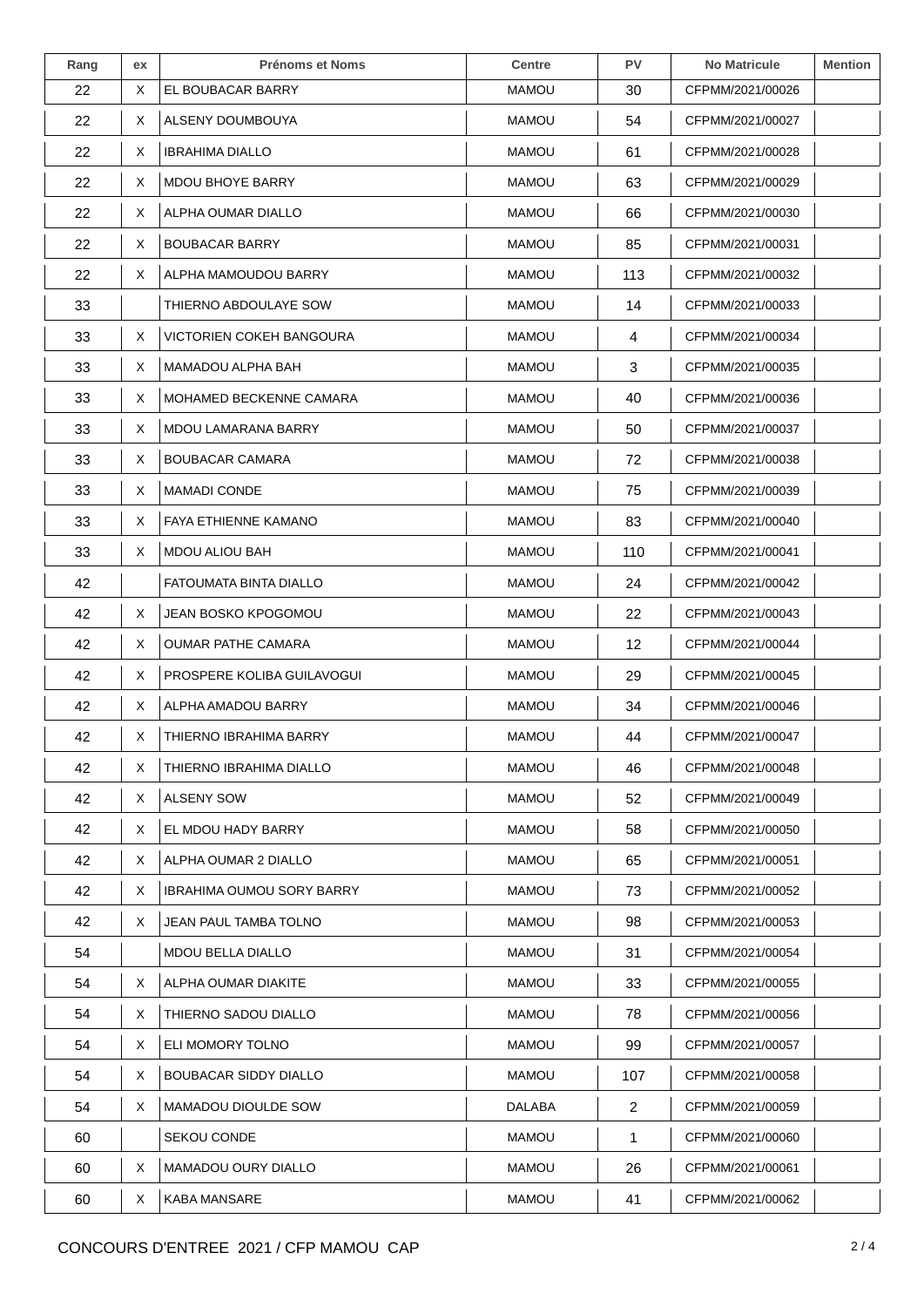| Rang | ex | <b>Prénoms et Noms</b>      | <b>Centre</b> | <b>PV</b> | <b>No Matricule</b> | <b>Mention</b> |
|------|----|-----------------------------|---------------|-----------|---------------------|----------------|
| 60   | X  | LANCINET KOUROUMA           | <b>MAMOU</b>  | 42        | CFPMM/2021/00063    |                |
| 60   | Х  | <b>MDOU BARRY</b>           | <b>MAMOU</b>  | 45        | CFPMM/2021/00064    |                |
| 60   | X  | ALPHA OUSMANE SOW           | <b>MAMOU</b>  | 51        | CFPMM/2021/00065    |                |
| 60   | X  | <b>MOUSSA KEITA</b>         | <b>MAMOU</b>  | 55        | CFPMM/2021/00066    |                |
| 60   | Х  | <b>MDOU OURY DIALLO</b>     | <b>MAMOU</b>  | 82        | CFPMM/2021/00067    |                |
| 60   | X  | <b>ABOUBACAR SOW</b>        | <b>MAMOU</b>  | 100       | CFPMM/2021/00068    |                |
| 60   | X  | ABDOURAHMANE BAH            | <b>DALABA</b> | 3         | CFPMM/2021/00069    |                |
| 70   |    | <b>MDOU ALIOU DIALLO</b>    | <b>MAMOU</b>  | 10        | CFPMM/2021/00070    |                |
| 70   | Χ  | <b>MOHAMED KEITA</b>        | <b>MAMOU</b>  | 9         | CFPMM/2021/00071    |                |
| 70   | X  | AMINATA BARRY               | <b>MAMOU</b>  | 43        | CFPMM/2021/00072    |                |
| 70   | X  | EL NOUHOU BARRY             | <b>MAMOU</b>  | 48        | CFPMM/2021/00073    |                |
| 70   | X  | <b>BOUBACAR DIALLO</b>      | MAMOU         | 87        | CFPMM/2021/00074    |                |
| 70   | X  | <b>MDOU DIAN CAMARA</b>     | <b>MAMOU</b>  | 88        | CFPMM/2021/00075    |                |
| 70   | X  | <b>MDOU LAMARANA SOW</b>    | <b>MAMOU</b>  | 91        | CFPMM/2021/00076    |                |
| 70   | X  | ALPHA AMADOU SOW            | <b>MAMOU</b>  | 112       | CFPMM/2021/00077    |                |
| 78   |    | DIAKA DABO                  | <b>MAMOU</b>  | 35        | CFPMM/2021/00078    |                |
| 78   | X  | IBRAHIMA KALIL BAHY         | <b>MAMOU</b>  | 37        | CFPMM/2021/00079    |                |
| 78   | X  | ALPHA OUMAR CONDE           | MAMOU         | 38        | CFPMM/2021/00080    |                |
| 78   | X  | <b>IBRAHIMA DAMBA</b>       | <b>MAMOU</b>  | 53        | CFPMM/2021/00081    |                |
| 78   | X  | ABOUBACAR CAMARA            | <b>MAMOU</b>  | 74        | CFPMM/2021/00082    |                |
| 78   | X  | <b>MDOU KAZALIOU DIALLO</b> | <b>MAMOU</b>  | 101       | CFPMM/2021/00083    |                |
| 78   | X  | <b>MDOU CHERIF BAH</b>      | <b>MAMOU</b>  | 103       | CFPMM/2021/00084    |                |
| 78   | Х  | <b>MDOU LAMARANA SOW</b>    | <b>MAMOU</b>  | 106       | CFPMM/2021/00085    |                |
| 78   | X  | MDOU KINDY BAH              | <b>MAMOU</b>  | 108       | CFPMM/2021/00086    |                |
| 78   | X  | ELHADJ OUSMANE BAH          | <b>DALABA</b> | 1         | CFPMM/2021/00087    |                |
| 88   |    | THIERNO MDOU BAH            | <b>MAMOU</b>  | 39        | CFPMM/2021/00088    |                |
| 88   | X  | AMADOU OURY BARRY           | <b>MAMOU</b>  | 57        | CFPMM/2021/00089    |                |
| 88   | X  | EL OUMAR BARRY              | MAMOU         | 71        | CFPMM/2021/00090    |                |
| 88   | Χ  | <b>OUMAR DOUMBOUYA</b>      | <b>MAMOU</b>  | 79        | CFPMM/2021/00091    |                |
| 92   |    | SALIF SYLLA                 | <b>MAMOU</b>  | 18        | CFPMM/2021/00092    |                |
| 92   | X  | <b>OUMAR DIALLO</b>         | MAMOU         | 32        | CFPMM/2021/00093    |                |
| 92   | X  | <b>AMINATA DIALLO</b>       | <b>MAMOU</b>  | 36        | CFPMM/2021/00094    |                |
| 92   | X  | MDOU SAIDOU BAH             | <b>MAMOU</b>  | 47        | CFPMM/2021/00095    |                |
| 92   | X  | MDOU MALADHO SOW            | MAMOU         | 56        | CFPMM/2021/00096    |                |
| 92   | X  | <b>MAMADIAN SOW</b>         | <b>MAMOU</b>  | 86        | CFPMM/2021/00097    |                |
| 92   | X  | THIERNO OUMAR BARRY         | <b>MAMOU</b>  | 89        | CFPMM/2021/00098    |                |
| 92   | X  | ALHASSANE DIALLO            | <b>MAMOU</b>  | 97        | CFPMM/2021/00099    |                |